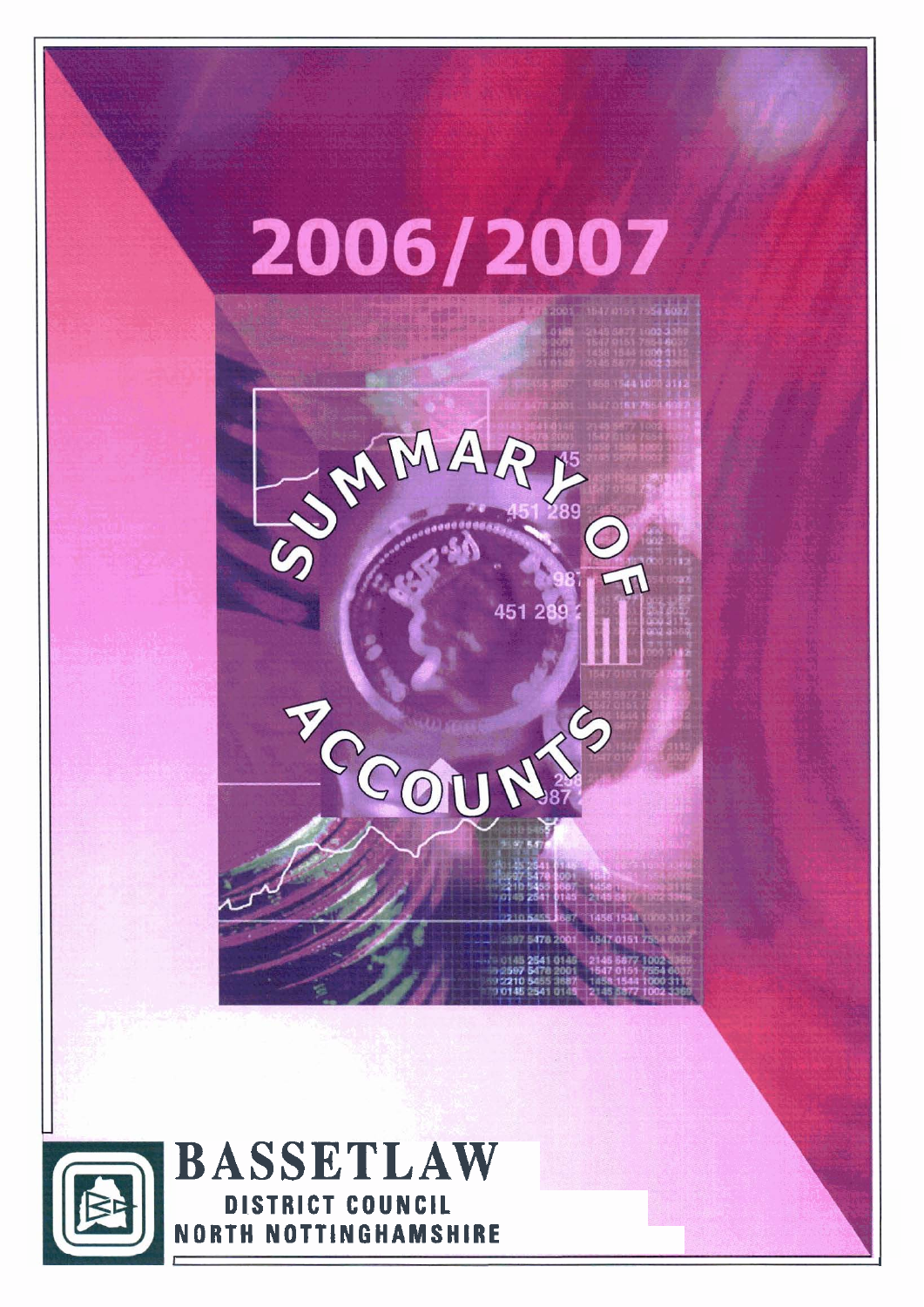# **BASSETLAW DISTRICT COUNCIL**

### **SUMMARY OF ACCOUNTS 2006/2007**

The following information has been extracted from the Councils 2006/2007 Statement of Accounts that was approved by Council on 28th June 2007. The Statement is prepared each year in accordance with the Accounting Code of Practice published by the Chartered Institute of Public Finance and Accountancy.

The summary version of the Statement also follows proper accounting practice as far as possible, though some departures from standard presentation have been necessary to suit the summarised format. For example, the Summary Statement does not show comparative figures for the previous year, though these are included in the full Statement of Accounts.

The Council's accounts have been examined by the District Auditor and were signed by him on 30th September 2007.

The accounts detail the Councils financial position on both revenue and capital spending.

You can find out more about the Council's finances for the financial year, which ended in March 2007, from the full Statement of Accounts 2006/07, which is available in final audited form on the internet at [www.bassetlaw.gov.uk](http://www.bassetlaw.gov.uk/) in Services>Council> Finance>Financial Services Information. If you would prefer a printed copy, please telephone 01909 533174 or email [finance@bassetlaw.gov.uk](mailto:finance@bassetlaw.gov.uk)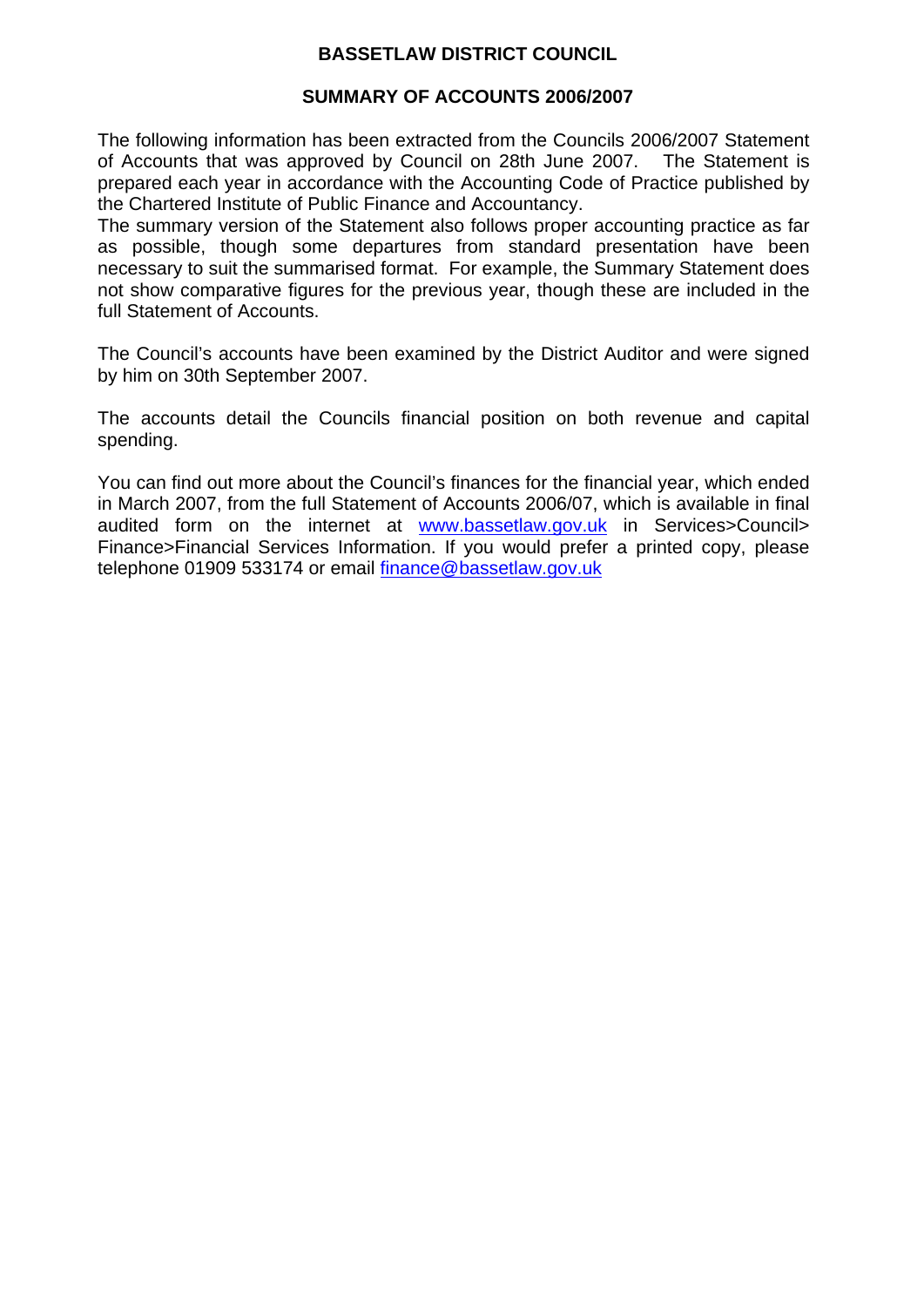#### **WHAT WE SPENT FROM COUNCIL TAX AND GOVERNMENT FUNDING?**

|                                         | Original        | <b>Revised</b>  | <b>Actual</b> | Variance      |
|-----------------------------------------|-----------------|-----------------|---------------|---------------|
|                                         | <b>Estimate</b> | <b>Estimate</b> |               |               |
|                                         | £'000           | £'000           | £'000         | £'000         |
| Leisure                                 | 2,481           | 2,437           | 2,359         | $-78$         |
| Housing                                 | 1,081           | 1,796           | 1,778         | -18           |
| Environment & LA21                      | 4,016           | 4.107           | 4,194         | 87            |
| Economic Regeneration                   | 413             | 434             | 389           | $-45$         |
| Finance                                 | 2,810           | 2,387           | 2,249         | $-138$        |
| Property, Central and Customer Services | 1,865           | 2,494           | 1,914         | $-580$        |
| Planning                                | 1,217           | 1,632           | 1,702         | 70            |
| <b>Emergency Planning</b>               | 36              | 55              | 45            | $-10$         |
| Licensing                               | 96              | 56              | 58            | $\mathcal{P}$ |
| Policy                                  | 1,390           | 1,120           | 998           | $-122$        |
| <b>TOTAL CABINET NET EXPENDITURE</b>    | 15,405          | 16,518          | 15,686        | $-832$        |
| <b>Other Items</b>                      |                 |                 |               |               |
| Interest Payable & Similar Charges      | 0               | 731             | 736           | 5             |
| Interest and Investment Income          | 0               | $-588$          | $-577$        | 11            |
| Contribution to Housing Pool            | 0               | 2,688           | 2,688         | $\Omega$      |
| Parish Precepts                         | 0               | 532             | 532           | $\Omega$      |
| <b>Capital Charges</b>                  | $-262$          | $-3,703$        | $-3,732$      | $-29$         |
| FRS 17 Pension Adjustments              | 114             | 274             | 274           | $\Omega$      |
| <b>NET UNDERSPEND BEFORE USE OF</b>     | 15,257          | 16,452          | 15,607        | $-845$        |
| <b>RESERVES</b>                         |                 |                 |               |               |
| Transfer from/to Other Reserves         | 0               | 611             | 612           |               |
| <b>Transfer to Working Balance</b>      | 140             | 140             | 140           | $\Omega$      |
| Use of General Reserves                 | 0               | $-1171$         | $-423$        | 748           |
| Use of LABGI                            | 0               | $-103$          | 0             | 103           |
| <b>Total Net Use of Reserves</b>        | 140             | $-523$          | 329           | 852           |
| <b>TOTAL NET EXPENDITURE</b>            | 15,397          | 15,929          | 15,936        | 7             |

**Table 1: General Fund Outturn**



### **HOW DID WE PAY?**

We spent £69.952m (gross) on running our services with other Operating Costs the overall expenditure was £77.071m. Income totalled £72.349m. Our funding came from the following sources:

| <b>How We Paid For Services</b> | 2006/2007<br>£'000 | <b>Business Rates</b><br>12%   |
|---------------------------------|--------------------|--------------------------------|
| Income generated from Services  | 55,807             | Council Tax<br>8%              |
| Income from Investments         | 607                | <b>Government Grants</b><br>2% |
| <b>Government Grants</b>        | 1,698              |                                |
| Council Tax                     | 5,508              | Income from Investments        |
| <b>Business Rates</b>           | 8,729              | 1%                             |
|                                 |                    | Income Generated from          |
| <b>Total Income</b>             | 72,349             | <b>Services</b><br>77%         |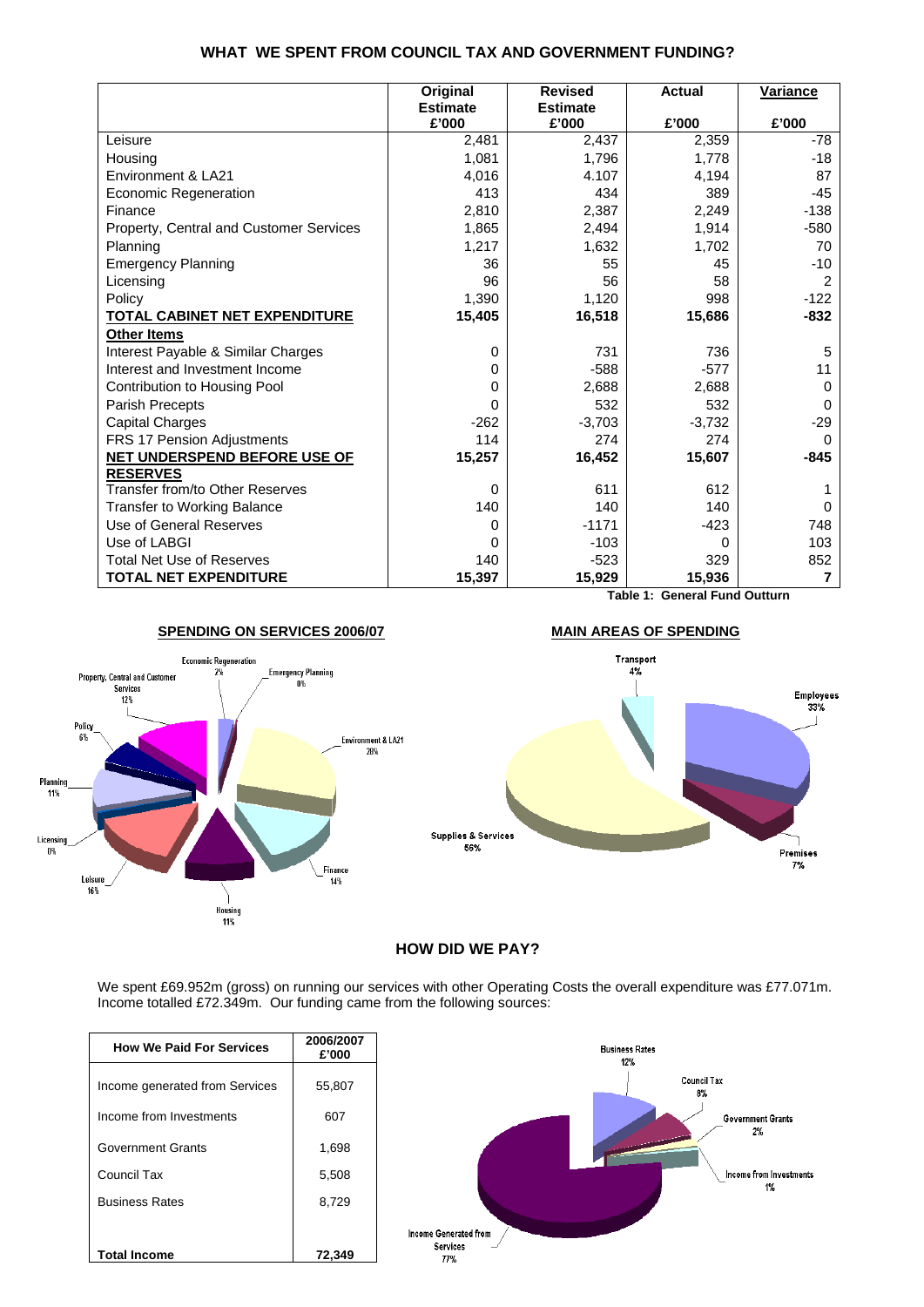## **CAPITAL SPENDING**

Capital expenditure represents money invested by the Council on purchasing, construction, upgrading or improving assets such as buildings, land, vehicles, equipment and computer hardware and software. In 2006/2007 this totalled £14.399 m. The key difference from revenue expenditure is that the benefit from capital expenditure arises over a number of years. The table below outlines the capital investment made during the financial year

| <b>WHAT WE SPENT</b>                                                              | 2006/07<br>£'000 |
|-----------------------------------------------------------------------------------|------------------|
| <b>Housing Services</b>                                                           |                  |
| Major Works to Council dwellings                                                  | 7,256            |
| Financial Assistance<br>Housing<br>to<br>Associations<br><b>Renovation Grants</b> | 60<br>1,458      |
| <b>Other Service Areas</b>                                                        |                  |
| <b>Refuse Collection</b>                                                          | 37               |
| <b>Construction of new Leisure Facilities</b>                                     | 4,491            |
| Purchase<br>Computer<br>Ωf<br>Hardware/Software                                   | 256              |
| Civic and Administrative Buildings                                                | 418              |
| Leisure Playgrounds                                                               | 67               |
| New / Upgrade Equipment                                                           | 66               |
| Miscellaneous Spend                                                               | 290              |
| <b>Total</b>                                                                      | 14,399           |



This capital expenditure was financed by using the following resources:

| <b>HOW DID WE PAY?</b>                  | 2006/07<br>£'000 |
|-----------------------------------------|------------------|
| Loans                                   | 4,927            |
| Revenue Contributions                   | 75               |
| <b>Major Repairs Reseve</b>             | 3,920            |
| <b>Grants and Capital Contributions</b> | 1,112            |
| Internal Funds                          | 67               |
| <b>Capital Receipts</b>                 | 4,298            |
| <b>Total Capital Financing</b>          | 14,399           |

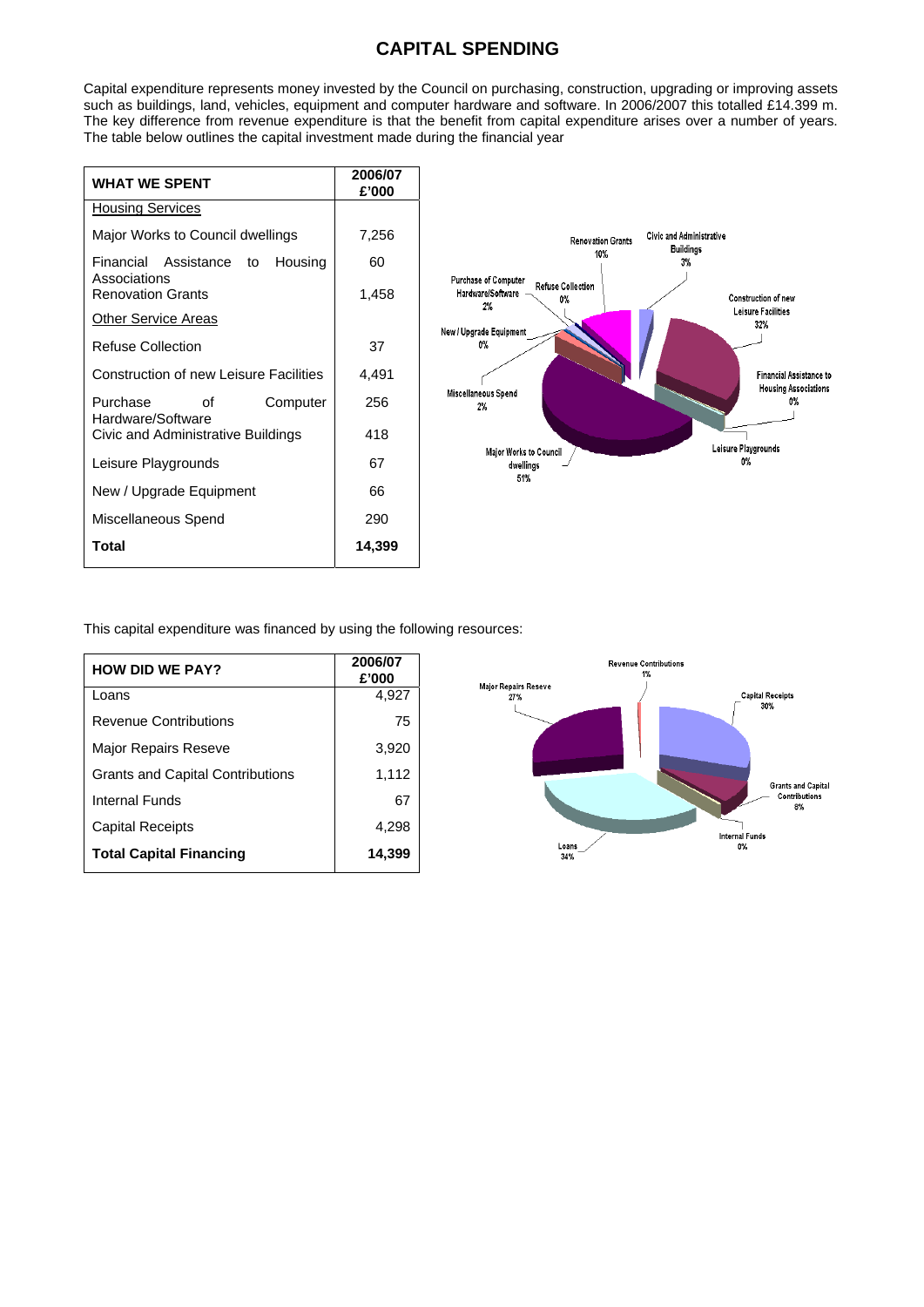#### **WHAT ARE WE WORTH? BALANCE SHEET**

This Statement gives a snapshot of our overall financial position, providing a summary of our assets and liabilities and how this is represented..

| <b>BALANCE SHEET</b>                                                         |           |           |  |  |
|------------------------------------------------------------------------------|-----------|-----------|--|--|
|                                                                              | 2006/07   | 2006/07   |  |  |
|                                                                              | £'000     | £'000     |  |  |
| <b>ASSETS</b>                                                                |           |           |  |  |
| Intangible Assets - Software                                                 | 569       |           |  |  |
| Operational Assets - Council Houses, Land, Buildings, Vehicles and<br>plant, | 262,212   |           |  |  |
| Assets Under Construction - New Leisure Centres                              | 4,795     |           |  |  |
| Investment Assets - Industrial Units and shops.                              | 8,573     |           |  |  |
| Other long Term Assets                                                       | 1,830     |           |  |  |
| Stocks & Works in Progress                                                   | 95        |           |  |  |
| Money owed to the Council                                                    | 11,907    |           |  |  |
| Investments                                                                  | 4,156     |           |  |  |
| Cash and Bank                                                                | 0         |           |  |  |
| <b>TOTAL ASSETS</b>                                                          |           | 294,137   |  |  |
| <b>LIABILITIES</b>                                                           |           |           |  |  |
| Borrowing repayable on demand or within 12 months                            | $-2,508$  |           |  |  |
| Amounts owed by the Council                                                  | $-8,058$  |           |  |  |
| <b>Bank Overdraft</b>                                                        | $-583$    |           |  |  |
| Long Term Borrowing                                                          | $-38,920$ |           |  |  |
| <b>Government Grants</b>                                                     | $-809$    |           |  |  |
| Liability related to defined benefit pension scheme                          | $-33,396$ |           |  |  |
| <b>TOTAL LIABILITIES</b>                                                     |           | $-84,274$ |  |  |
| TOTAL OF ASSETS LESS LIABILITIES                                             |           | 209,863   |  |  |
| Represented by                                                               |           |           |  |  |
| <b>Earmarked Reserves</b>                                                    | 3,022     |           |  |  |
| <b>Fixed Asset Restatement Account</b>                                       | 181,187   |           |  |  |
| <b>Usable Capital Receipts Reserve</b>                                       | 3,605     |           |  |  |
| <b>Pensions Reserve</b>                                                      | $-33,396$ |           |  |  |
| <b>Capital Financing Account</b>                                             | 52,578    |           |  |  |
| <b>Deferred Capital Receipts</b>                                             | 120       |           |  |  |
| Major Repairs Reserve                                                        | 0         |           |  |  |
| <b>Collection Fund</b>                                                       | 113       |           |  |  |
| Housing Revenue Account Balance                                              | 715       |           |  |  |
| <b>General Fund Balance</b>                                                  | 1,919     |           |  |  |
| <b>Total Net Worth</b>                                                       |           | 209,863   |  |  |
|                                                                              |           |           |  |  |

The Balance Sheet shows what the Council owns and how it is financed.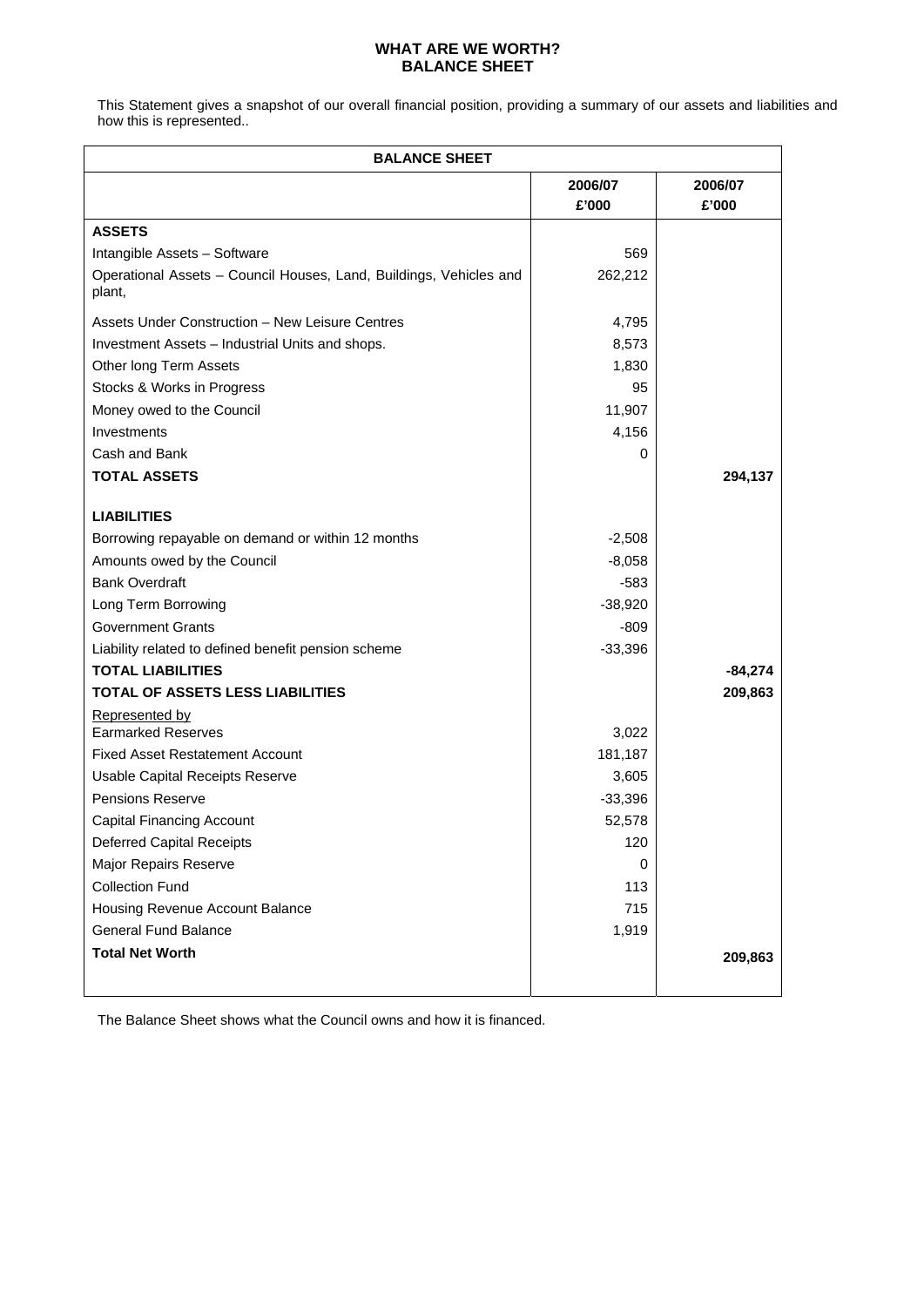#### **HOUSING REVENUE ACCOUNT**

The Housing Revenue Account summarises the transactions relating to the provision, maintenance and management of the Council's housing stock. The account has to be self-financing and cannot be subsidised by the General Fund. Housing is the only service where a separate account has to be kept.

|                                                                                                                                                                                                                                                          | 2006/07<br>£'000         |
|----------------------------------------------------------------------------------------------------------------------------------------------------------------------------------------------------------------------------------------------------------|--------------------------|
| Income                                                                                                                                                                                                                                                   |                          |
| <b>Dwelling Rents</b>                                                                                                                                                                                                                                    | $-19,220$                |
| Non dwelling Rents                                                                                                                                                                                                                                       | $-103$                   |
| <b>Charges for Services and Facilities</b>                                                                                                                                                                                                               | $-537$                   |
| Contributions towards expenditure                                                                                                                                                                                                                        | $-1,348$                 |
| Sums directed by the Secretary of State that are income in accordance with UK<br>GAAP<br><b>Total Income</b>                                                                                                                                             | 0<br>$-21,208$           |
| <b>Expenditure</b>                                                                                                                                                                                                                                       |                          |
| Repairs and Maintenance                                                                                                                                                                                                                                  | 5,075                    |
| Supervision and Management                                                                                                                                                                                                                               | 6,637                    |
| Rents, Rates, Taxes and other Charges                                                                                                                                                                                                                    | 62                       |
| Negative Subsidy - Payments to Secretary of State                                                                                                                                                                                                        | 2,241                    |
| Provision for Bad and Doubtful Debts                                                                                                                                                                                                                     | 145                      |
| Cost of Capital Charge                                                                                                                                                                                                                                   | 0                        |
| Depreciation and Impairment of Fixed Assets                                                                                                                                                                                                              | 3,983                    |
| Amortisation of Deferred Charges                                                                                                                                                                                                                         | 19                       |
| Debt Management Costs                                                                                                                                                                                                                                    | 57                       |
| Sums directed by the Secretary of State that are expenditure in accordance with<br><b>UK GAAP</b><br><b>Total Expenditure</b>                                                                                                                            | 0<br>18,219              |
| Sub Total: Net Cost of HRA Services as included in whole authority Income &                                                                                                                                                                              | $-2,989$                 |
| <b>Expenditure Account</b><br>HRA services share of Corporate and Democratic Core<br>HRA share of other amounts included in whole authority Net Cost of Services but<br>not allocated to specific services<br><b>Sub Total: Net Cost of HRA Services</b> | 184<br>1,262<br>$-1,543$ |
| Gain or loss on sale of HRA fixed assets                                                                                                                                                                                                                 | 176                      |
| Interest payable and similar charges                                                                                                                                                                                                                     | 1.114                    |
| <b>Amortised Premiums and Discounts</b>                                                                                                                                                                                                                  | 602                      |
| Interest and Investment Income                                                                                                                                                                                                                           | $-62$                    |
| Surplus or deficit for the year on HRA services                                                                                                                                                                                                          | 287                      |
|                                                                                                                                                                                                                                                          |                          |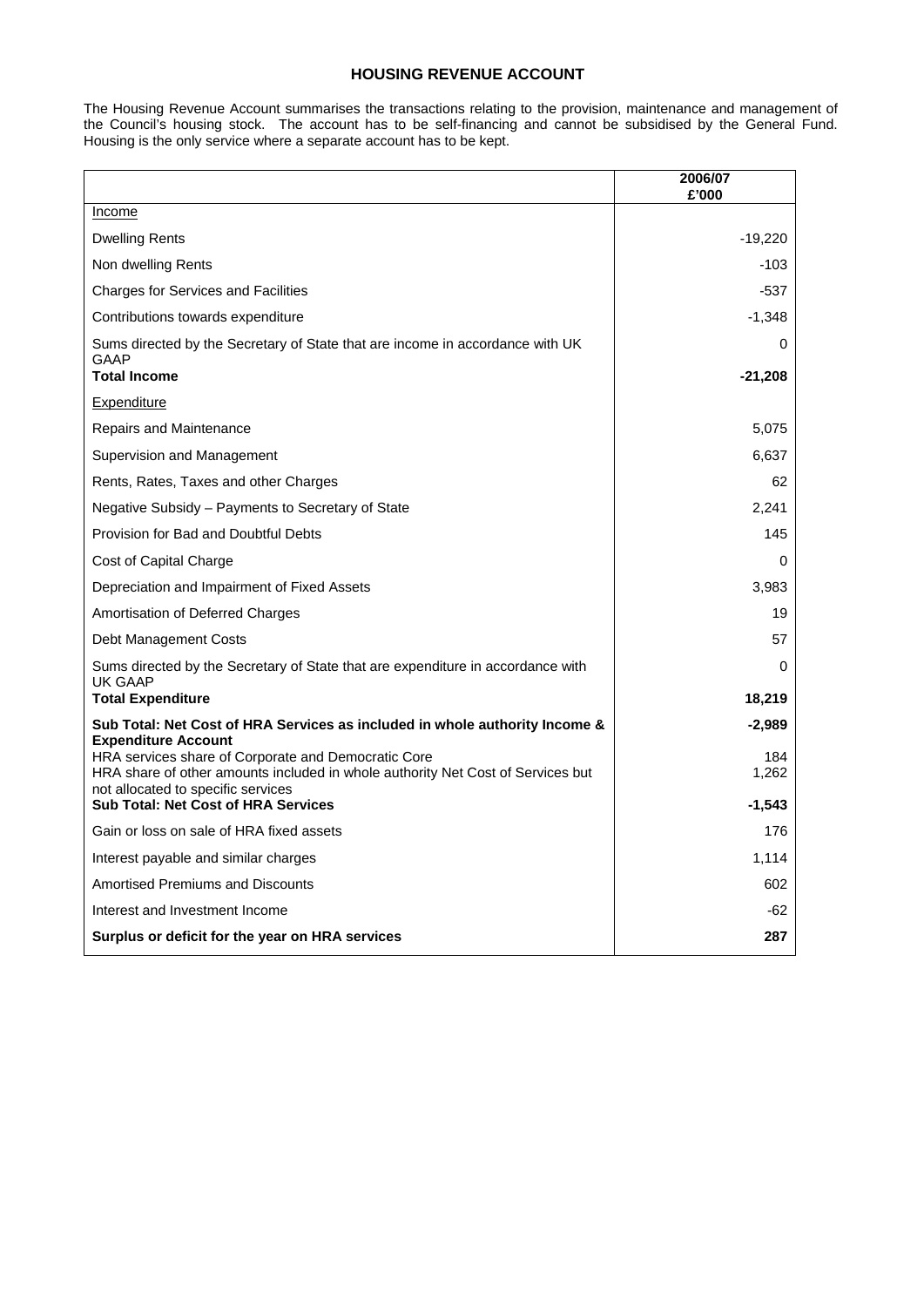Copies of the Audited Accounts for 2006/2007 are available by request from:

The Head of Finance & Property, Bassetlaw District Council – Queens Buildings, Potter Street, Worksop, Nottinghamshire, S80 2AH

Telephone : 01909 533133 E- mail: finance@bassetlaw.gov.uk